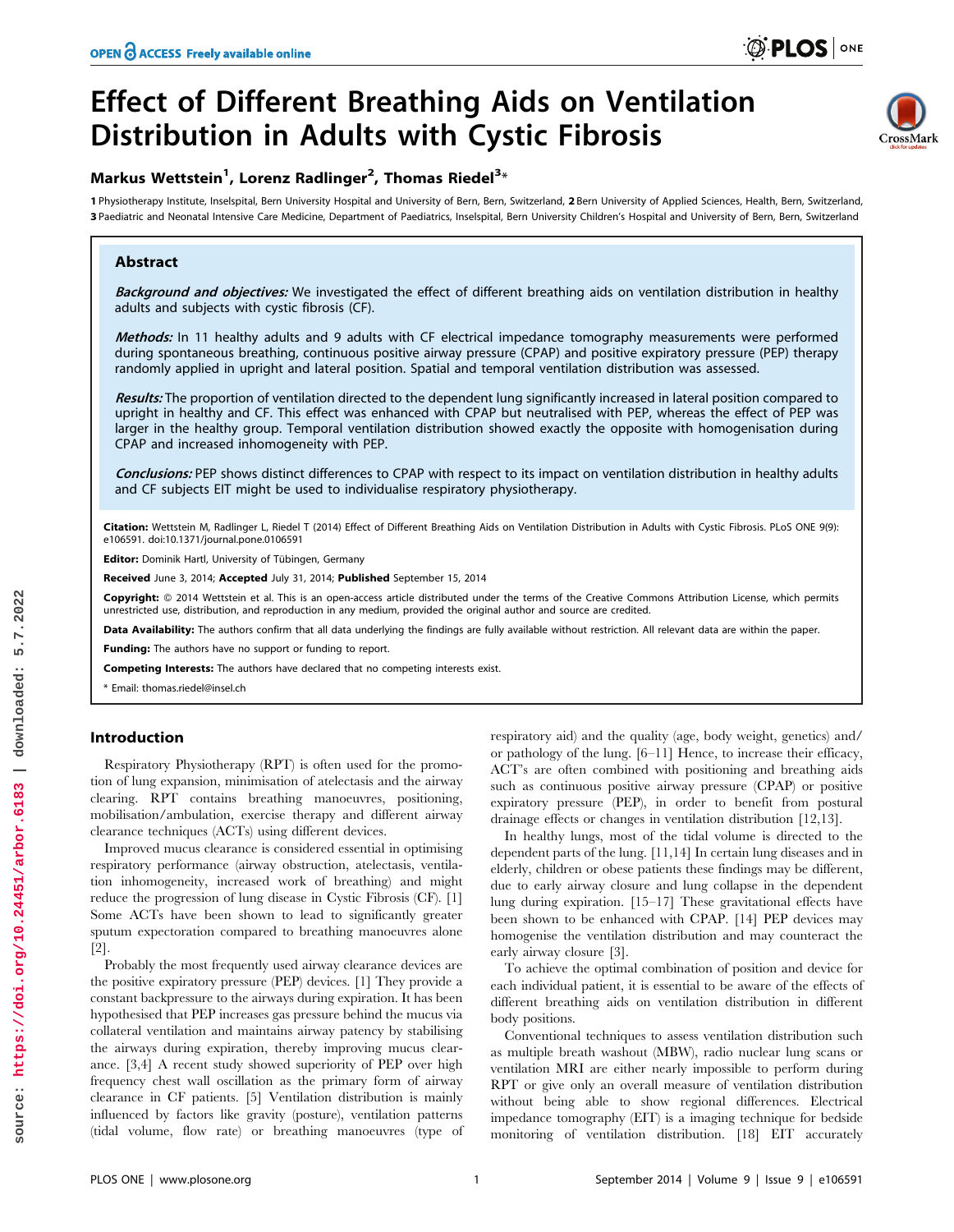measures tidal volumes and changes in end-expiratory level and describes regional ventilation distribution by measurement of local impedance change and has the advantage of a high temporal resolution [14,19–22].

With the present work, we aimed to compare the effect of different breathing aids on gravity-dependent ventilation distribution in subjects with CF and healthy adults. We hypothesised that the different devices have variable impact on gravity-dependent ventilation distribution in both groups.

#### Materials and Methods

#### Ethics Statement

This study was designed as a randomised cross-over study and approved by the ethics committee of the region of Bern, Switzerland. Written informed consent from all subjects was obtained at enrolment.

#### **Subjects**

We investigated 11 healthy physiotherapists (5 female), median (range) age 33 (23–45) years and 9 subjects with advanced CF lung disease (2 female), age 31 (19–48) years. All of them were familiar with the use of breathing aids and RPT. Subjects with CF were recruited from outpatient chest clinics at Bern University Hospital, Switzerland. CF subjects showed a forced expiratory volume in the first second  $(FEV_1)$  of median (range) 41 (16–63)% predicted, whereas forced vital capacity (FVC) was 48 (20–70)% predicted.  $FEV<sub>1</sub>$  and  $FVC$  in healthy subjects was 108 (95–118)% predicted and 111 (98–121)% predicted, respectively. In healthy as well as in CF there were no smokers.

## Measurements

For each subject, three repetitive recordings of EIT were performed during spontaneous breathing, CPAP (VPAPIII, Resmed AG, Basel, Switzerland) and PEP (PARI-PEP, PARI GmbH, Starnberg, Germany) in upright and right lateral position with the respective commonly used breathing pattern. CPAP pressure were set to 15 mbar in healthy (similar to PEP pressure) and to 10 mbar for CF (according to the hospital guidelines). CPAP was applied by full face mask, PEP was applied by using a mouthpiece and expiratory time was limited to 7 seconds. Body position and the different devices within each body position were applied in a random order. Randomisation was achieved by using sealed envelopes. In between the measurements was a break of at least one minute to check electrodes. Measurements with the new device/position were started after a stabilisation phase of one minute. Based on our own experience this time has shown to lead to stable conditions.

#### Data acquisition and processing

A Goettingen GoeMF II EIT tomograph (CareFusion, Houten, The Netherlands) was used with a frame rate of 13 Hz and a recording time of 45 seconds in combination with self-adhesive ECG electrodes (Blue Sensor T, Synmedic, Switzerland). EIT scans were generated from the collected potential differences and the known excitation currents with weighted back-projection in a  $32\times32$  pixel matrix using the software provided with the EIT device. The EIT signal was low-pass filtered below the cardiac frequency and a cut-off mask of 20% of the maximum standard deviation of the mean impedance change (912 pixels) was used. [19,23] The proportion of ventilation distributed into the right and left parts of the lung (spatial distribution), relative change in endexpiratory level (EEL), relative change in tidal volume and local filling characteristics (temporal distribution) were calculated adapted to previously-published methods in Matlab R2013a (The MathWorks Inc., Nattick, MA, USA). [14] For the calculation of the temporal distribution the time course of the impedance signal of the region of interest was plotted against the global impedance signal breath by breath. The resulting curve was fitted to the equation  $I(g) = a * g^{FI} + c$ , where the filling index (FI) describes the shape of the curve. The region of interest is filling faster than the rest of the lung if  $FI<1$  and slower if  $FI>1$  [24].

## **Statistics**

For spatial distribution EIT results are expressed as the percentage of ventilation directed to the right parts of the lung. For filling characteristics FI-values of the right parts of the lung are reported. Changes in EEL from spontaneous breathing within the same body position were normalised for the impedance change during spontaneous tidal breathing in upright position. Changes in EIT tidal volumes are expressed as percentage change from average EIT tidal volume during spontaneous breathing in the corresponding body position. All data were tested for normal distribution with the Shapiro-Wilk test. The mean value of the three measurements was used for analysis. Descriptive data are presented as means and standard deviation.

#### Comparison of breathing aids and body positions

Differences in terms of spatial and temporal distribution and change in EEL between spontaneous breathing, CPAP and PEP and between the different body positions within groups were assessed with paired t-tests or two way analysis of variance test with Tukey correction for multiple comparisons where applicable. Comparisons between groups (CF and healthy) were assessed with unpaired t-tests.

A p-value  $< 0.05$  was considered significant. All statistics were performed using StatsDirect, version 2.7.9 (StatsDirect Ltd., GB).

#### Results

#### Ventilation distribution

In upright position we found no difference in either spatial or temporal ventilation distribution between the right and left lung irrespective of the breathing aid in CF as well as in healthy. In right lateral position there was a significant shift of spatial distribution towards the right lung during spontaneous breathing in CF and healthy. This effect was enhanced by the use of CPAP and neutralised with PEP in both groups. (Figure 1) Temporal distribution showed a lag of the right lung in right lateral position (CF and healthy). This effect was reduced with CPAP and increased with PEP in healthy but no significant difference was noted in CF (Table 1).

## Additional results: End-expiratory Level (EEL) and tidal volumes

Compared to spontaneous breathing we found an increase in EEL with CPAP and a decrease in EEL with PEP. This effect was only statistically significant in the healthy group. (Table 2) Tidal volumes during PEP compared to spontaneous breathing increased significantly in upright and right lateral position in both groups. No significant differences in tidal volumes were found between spontaneous breathing and CPAP. Between CPAP and PEP differences were only significant in upright position (Table 3).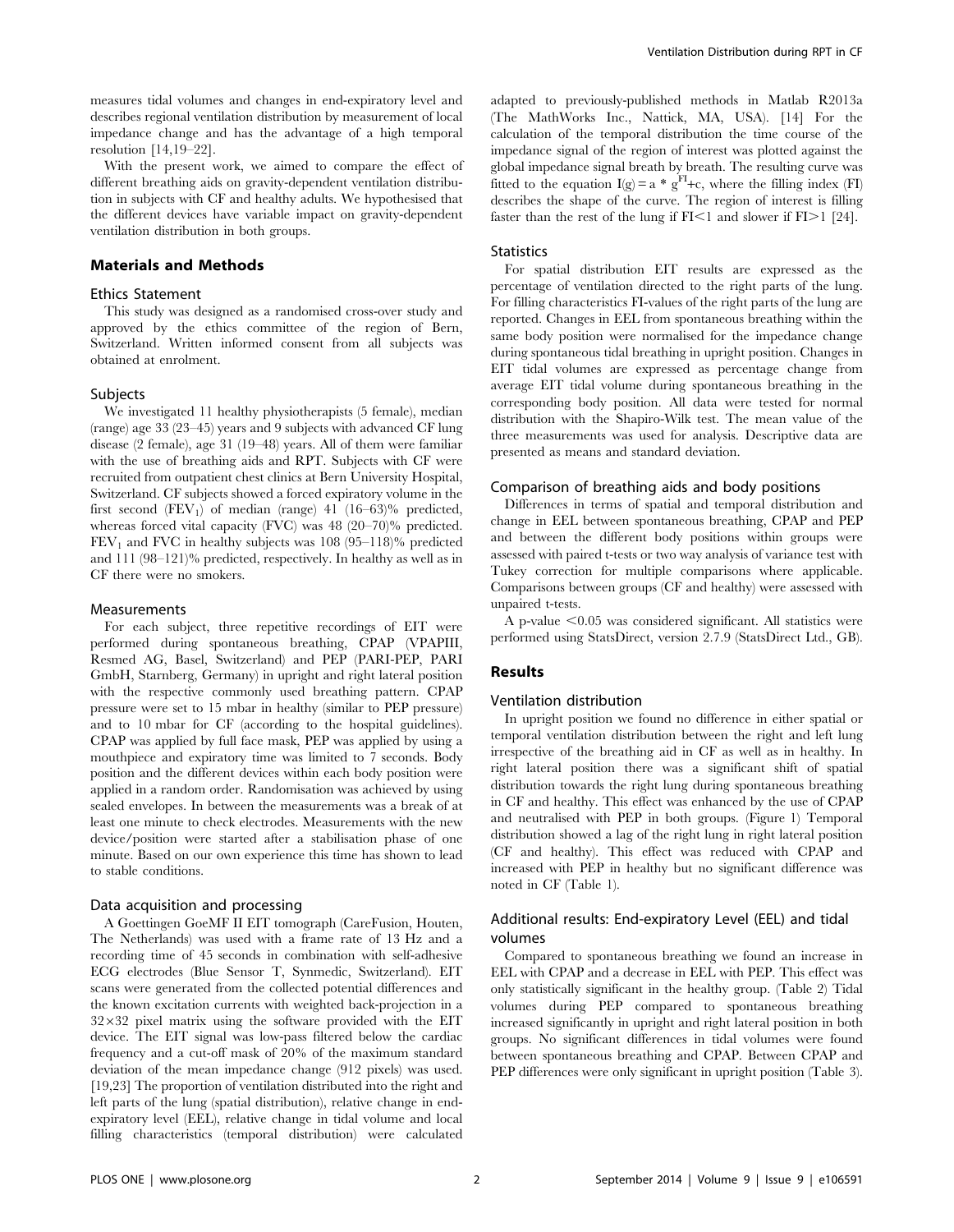

Figure 1. Spatial ventilation distribution with different breathing aids. Mean (95% CI) of the percentage of ventilation directed to the right lung in right lateral position for healthy and CF. For comparison spontaneous breathing in upright position is shown. Values  $>0.5$  indicate more ventilation of the right lung, values  $< 0.5$ more ventilation of the left lung. doi:10.1371/journal.pone.0106591.g001

## Discussion

#### Summary

In healthy adults and subjects with CF gravitational effects on spatial ventilation distribution in both right and left lateral position are enhanced by CPAP but neutralised by PEP. Spatial ventilation inhomogeneity is inversely related to temporal inhomogeneity.

#### Differences between breathing aids

It is well known that ventilation is increased in the dependent lung during spontaneous breathing and CPAP has been shown previously to enhance gravitational effects in healthy adults, but to our knowledge this is the first study investigating ventilation distribution during PEP therapy. [14] So far the differences between breathing aids have mainly been studied with respect to their clinical effects such as mucus clearance, improvement of gas exchange or improvement of spirometry [25–28].

In our study we compared two devices commonly used during RPT. It has been hypothesised that their effect on mucus clearance is caused by stabilising the airways and by enhancing gravitational effects on ventilation distribution [1,6,29] If it is accepted by the patient and if there are no unwanted side effects, gravity assisted positioning (without any device) as a possibility to enhance mucus clearance is recommended in patients with cystic fibrosis or noncystic fibrosis-related bronchiectasis [30].

We demonstrated that the investigated devices had a different influence on ventilation distribution in the lateral position, with CPAP enhancing the effect of gravity on spatial distribution whereas PEP appeared to counteract it. Temporal distribution showed the opposite.

We can only speculate on the underlying mechanisms leading to the presented differences between CPAP and the PEP devices. In healthy lungs, the gravity-dependent strain on the independent parts of the lung will lead to a decrease in compliance, corresponding to a shift towards the right, flatter part of the pressure-volume curve. This decrease in compliance will tend to reduce ventilation in these parts of the lung. The application of continuous pressure during inspiration as well as expiration (CPAP) will lead to a further decrease in compliance of the independent parts of the lung and thus decreased local tidal volume. This effect has been described before. [14] As expected from the different breathing patterns used during these therapies end-expiratory level compared to spontaneous breathing was increased with CPAP and decreased with PEP, leading to different lung volumes at the beginning of inspiration. This will influence both spatial and temporal ventilation distribution as shown in healthy adults by Schnidrig et al. [11] With the combination of slightly reduced EEL (healthy  $-0.38$ ; CF  $-0.31$ ) and the significantly higher tidal volume (1.8 times normal in both groups) with PEP compared to spontaneous breathing we would expect a shift of ventilation to the right lung in right lateral position. This is not the case in both groups so our results cannot be explained by the change in breathing pattern during PEP therapy alone. PEP is only active during expiration, possibly leading to a homogenisation of the compliance of the lungs at the end of expiration. Similar compliance of the lungs during inspiration will minimise

Table 1. Temporal ventilation distribution: Filling index of the right lung in different body positions.

|                       | spontaneous                       | <b>CPAP</b>                       | <b>PEP</b>                        |  |
|-----------------------|-----------------------------------|-----------------------------------|-----------------------------------|--|
| upright healthy       | 0.97(0.06)                        | 0.96(0.04)                        | 0.95(0.06)                        |  |
|                       |                                   | $n.s.$ #                          | $n.s.$ #                          |  |
| upright CF            | 0.96(0.05)                        | 0.95(0.06)                        | 0.96(0.04)                        |  |
|                       |                                   | $n.s.$ #                          | $n.s.$ #                          |  |
| right lateral healthy | 1.08(0.03)                        | 1.01(0.01)                        | 1.21(0.11)                        |  |
|                       | $p = 0.006*$                      | $p = 0.02*$                       | $p < 0.001*$                      |  |
|                       | $[0.11 (0.07 - 0.15)]^{\ddagger}$ | $[0.05 (0.03 - 0.07)]^{\ddagger}$ | $[0.26 (0.19 - 0.33)]^{\ddagger}$ |  |
|                       |                                   | $p = 0.008$ <sup>#</sup>          | $p < 0.001$ <sup>#</sup>          |  |
| right lateral CF      | 1.10(0.17)                        | 1.05(0.10)                        | 1.13(0.24)                        |  |
|                       | $p = 0.021*$                      | $p = 0.035*$                      | $p = 0.042*$                      |  |
|                       | $[0.14 (0.09 - 0.19)]^{\ddagger}$ | $[0.10 (0.03 - 0.17)]^{\ddagger}$ | $[0.17 (0.02 - 0.32)]^{\ddagger}$ |  |
|                       |                                   | $n.s.$ #                          | $n.s.$ #                          |  |

Results are given as mean (standard deviation). An index >1 indicating a lag (slower filling than the rest of the lung) and an index <1 a lead (faster filling than the rest of the lung). Mean difference (95% confidence interval) to spontaneous breathing is noted in square brackets<sup>±</sup>.

p-values provided for comparison with the upright position\* and for comparison with spontaneous breathing within the respective body position $\dot{\bar{}}$ .

n.s. not significant; CF cystic fibrosis; CPAP continuous positive airway pressure; PEP positive end-expiratory pressure.

doi:10.1371/journal.pone.0106591.t001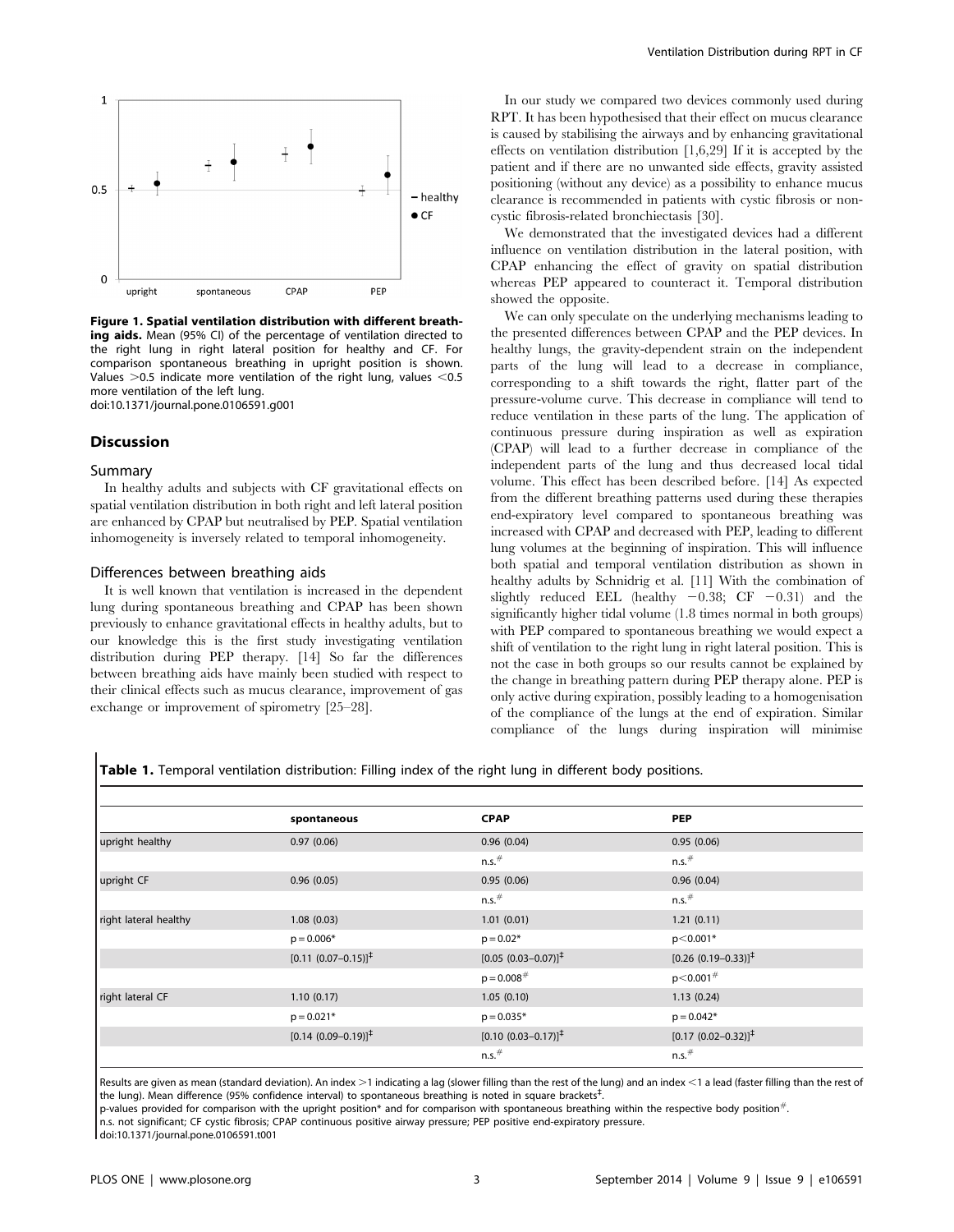Table 2. Change in end-expiratory level (EEL) to spontaneous breathing in the corresponding body position expressed as percentage of the average tidal volume during spontaneous breathing in upright position.

|                       | <b>CPAP</b>      | <b>PEP</b>           |
|-----------------------|------------------|----------------------|
| upright healthy       | $+53(38-68)\%$ * | $-59(-40 - 78)\%$ *  |
| upright CF            | $+66$ (26-106)%  | $-43 (-10 - 76)\%$   |
| right lateral healthy | $+41(23-59)\%$ * | $-38(-20 - 56)\%$    |
| right lateral CF      | $+2$ (-16-20)%   | $-0.31$ ( $-67-5$ )% |

Results are given as mean (95% confidence interval).

All RPT devices showed significant differences in EEL compared to spontaneous breathing in both body positions in healthy (\*p<0.001) but not CF.

CF cystic fibrosis; CPAP continuous positive airway pressure; PEP positive end-expiratory pressure.

doi:10.1371/journal.pone.0106591.t002

differences of tidal volumes directed to the dependent and independent parts of the lungs.

The much higher inter-subject variability in CF compared to healthy most likely reflects the differences in disease severity. The effect of different devices cannot be predicted by the diagnosis of CF and conventional lung function tests and EIT might help to further individualise RPT in CF.

#### Strength and weaknesses of the study

To our knowledge this is the first study assessing the influence of different breathing aids on gravity-dependent ventilation distribution in healthy adults and subjects with CF. All participants were familiar with the use of the different devices. EIT itself does not influence the breathing pattern unlike other lung function techniques which use special breathing manoeuvres. With the random order of application of devices/body positions and the consistency of the measured effects we can rule out long lasting effects of one specific device, body position or a potential effect of cardiac oscillations.

Nevertheless, our study has some limitations. First, as the duration of EIT measurements was fixed at 45 seconds for all subjects, the number of breaths analysed was variable. Given the statistical analysis used (intra-subject comparison) and the highly significant differences shown in all subjects this is unlikely to be of any importance. Multiple studies have been performed to evaluate the value of EIT in assessing regional differences of ventilation in animals, infants and adults. EIT has been validated against computer tomography, ventilation scintigraphy and positron emission tomography and a variety of EIT derived indices showed a very good reproducibility. [31–33] In our study we compared ventilation of the right and left lung, which might have led to a certain loss of spatial information. Nevertheless, we were able to show clear differences between breathing aids.

We only investigated young adults. Thus, any conclusions drawn from this study may not apply for elderly people or very young children. This needs to be investigated in different clearly specified disease groups especially since the devices are applied on sick and usually not on healthy lungs.

Pressures for CPAP and PEP were different in CF (10 mbar) and healthy (15 mbar) which might at least partly explain the slightly lower effect of PEP in CF. Nevertheless the distinct differences between devices remain visible even with lower pressures.

Finally, in the present study we did not directly measure tidal volume, which possibly may influence ventilation distribution. We estimated tidal volume using the EIT signal normalised for tidal volume during spontaneous breathing. In right lateral position where we found the biggest differences in spatial and temporal

Table 3. Change in tidal volume expressed as percentage of the average tidal volume during spontaneous breathing in the respective body position.

|                       | <b>CPAP</b>    | <b>PEP</b>               |  |
|-----------------------|----------------|--------------------------|--|
| upright healthy       | $11 (-1-43)\%$ | 103 (50-156)%            |  |
|                       | $n.s.*$        | p<0.001*                 |  |
|                       |                | $p = 0.004$ <sup>#</sup> |  |
| upright CF            | $15 (-2-32)\%$ | 97 (51-143)%             |  |
|                       | $n.s.*$        | $p < 0.001*$             |  |
|                       |                | $p = 0.007$ <sup>#</sup> |  |
| right lateral healthy | 37 (23-51)%    | 75 (25-125)%             |  |
|                       | $n.s.*$        | $p = 0.025$              |  |
|                       |                | $n.s.$ #                 |  |
| right lateral CF      | $28 (-1-57)\%$ | 77 (19-135)%             |  |
|                       | $n.s.*$        | $p = 0.029*$             |  |
|                       |                | $n.s.$ #                 |  |

Results are given as mean difference (95% confidence interval).

p-values provided for comparison with spontaneous breathing\* and for comparison of CPAP and PEP# in the respective body position.

doi:10.1371/journal.pone.0106591.t003